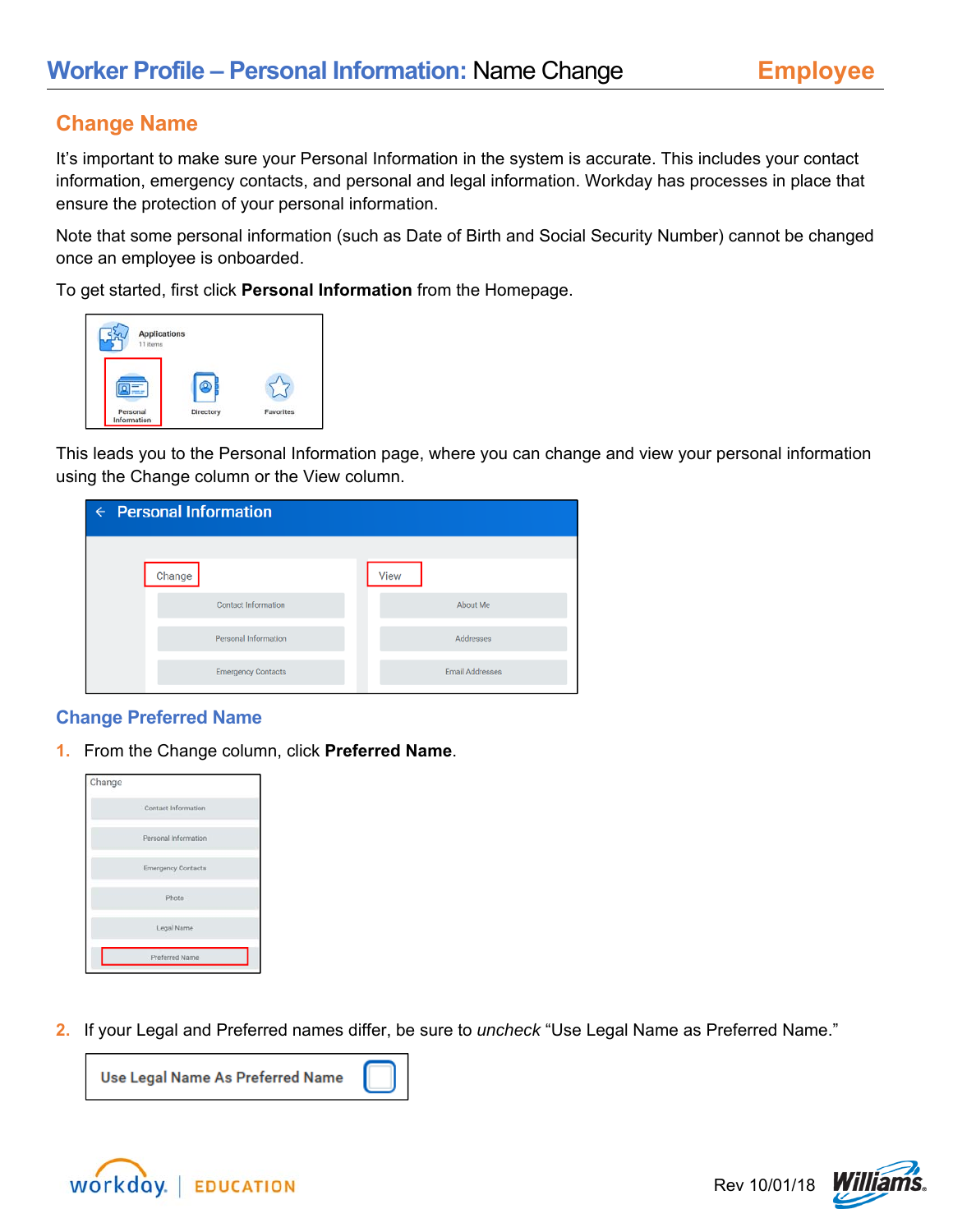**3.** Enter the relevant information, including the required fields marked with a red asterisk. In this case, that includes **Country**, **First Name**, and **Last Name**.

| Country            | $\sim$<br>X United States of America<br>$\star$<br>$\cdots$<br>$\overline{\phantom{a}}$ |
|--------------------|-----------------------------------------------------------------------------------------|
| <b>Prefix</b>      | $\overline{\phantom{a}}$<br>$\overline{\phantom{a}}$<br>$\overline{\phantom{a}}$        |
| First Name *       | Sally                                                                                   |
| <b>Middle Name</b> | L                                                                                       |
| Last Name *        | Church                                                                                  |
| <b>Suffix</b>      | $\sim$<br>$\overline{\phantom{a}}$<br>$\overline{\phantom{a}}$                          |

**4.** Once you have completed all sections click **Submit** to finalize or **Save for Later** to complete at a later time.

## **Change Legal Name**

Some changes (such as legal name change) have broader implications and therefore may require approvals. When you submit edits, they route for review and approval before the changed name goes into effect.

**5.** To initiate this process, from the Change column, click **Legal Name**.

| Change |                            |
|--------|----------------------------|
|        | <b>Contact Information</b> |
|        | Personal Information       |
|        | <b>Emergency Contacts</b>  |
|        | Photo                      |
|        | Legal Name                 |

**6.** Type the required information within each field. Note that **Effective Date**, **Country**, **First Name**, and **Last Name** are mandatory fields in this case.

|                             | Effective Date $\star$ 04/04/2018 |
|-----------------------------|-----------------------------------|
| $\star$<br><b>Country</b>   | X United States of America        |
| Prefix                      | $\sim$<br>$\sim$ $-$              |
| First Name *                | Sally                             |
| <b>Middle Name</b>          |                                   |
| <b>Last Name</b><br>$\star$ | Christopher                       |